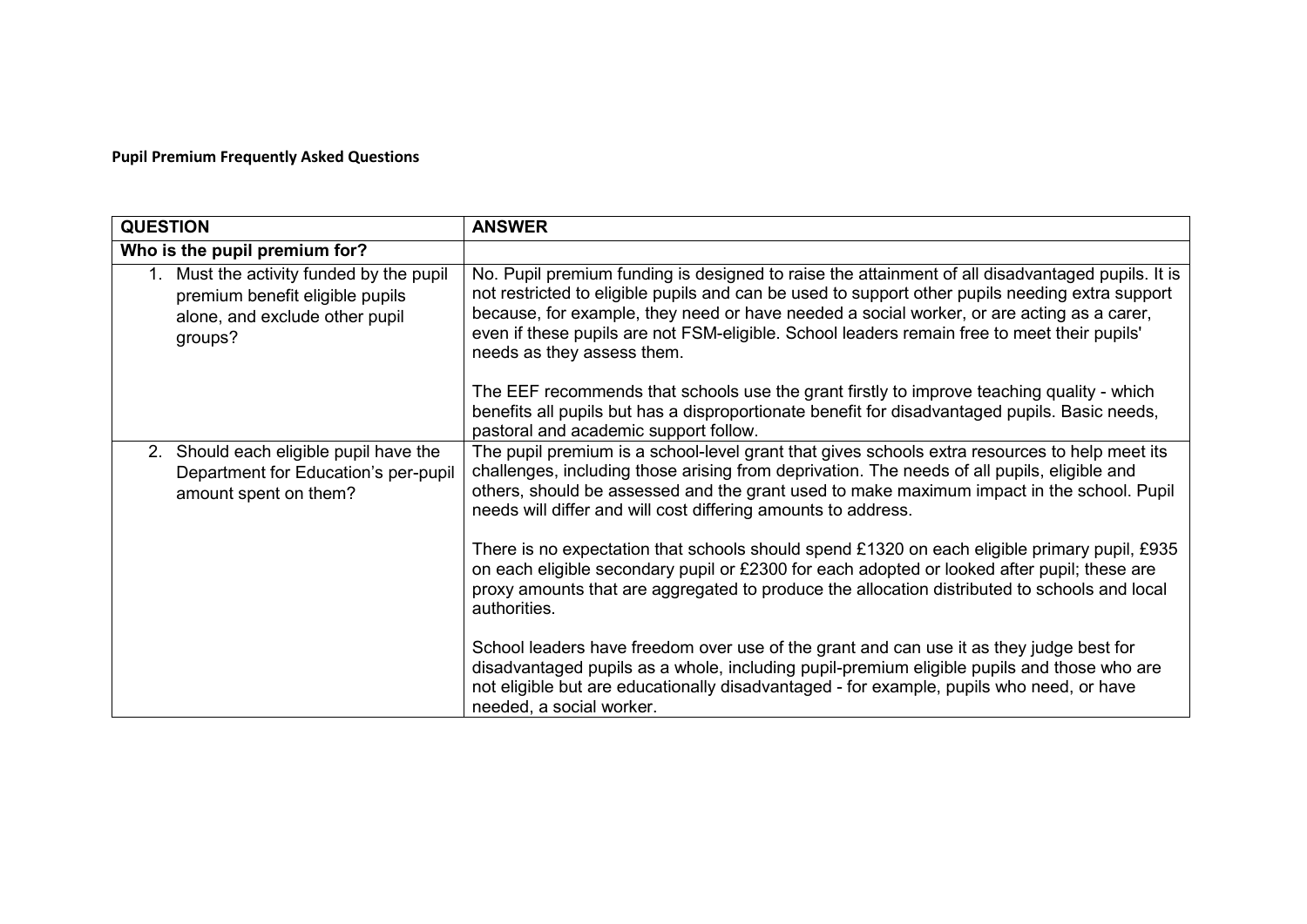| <b>QUESTION</b> |                                                                                                                             | <b>ANSWER</b>                                                                                                                                                                                                                                                                                                                                                                                                                                                                                                                                                                                                                          |
|-----------------|-----------------------------------------------------------------------------------------------------------------------------|----------------------------------------------------------------------------------------------------------------------------------------------------------------------------------------------------------------------------------------------------------------------------------------------------------------------------------------------------------------------------------------------------------------------------------------------------------------------------------------------------------------------------------------------------------------------------------------------------------------------------------------|
|                 | 3. Is the pupil premium intended to<br>support only those pupils who have<br>low attainment?                                | The grant is to support disadvantaged pupils of all levels of attainment.<br>Evidence shows disadvantaged high prior attainers are especially at risk of under-<br>achievement.                                                                                                                                                                                                                                                                                                                                                                                                                                                        |
| 4.              | Is support funded through pupil<br>premium only for pupils listed as<br>eligible in the DfE's 'Key to Success'<br>download? | The Key to Success is a retrospective list of pupils who attracted the funding based on the<br>January census, published each June. As such, it cannot support the planning or delivering<br>of grant-funded activity.<br>We recommend schools base their pupil premium strategy on their understanding of the<br>aggregated needs of their pupils in school at the time the strategy is written; this should be<br>regularly reviewed.                                                                                                                                                                                                |
|                 | 5. Shouldn't the Department for<br>Education be more clear about the<br>objectives of the grant?                            | The Conditions of Grant set out clearly the objective of pupil premium funding; it is designed<br>to raise the attainment of disadvantaged pupils. 'Closing the gap' has often been included in<br>the description; this is the gap between a school's disadvantaged pupils at formal assessment<br>points and the national average for non-disadvantaged pupils at the same points (end of KS2<br>and KS4).<br>Improvements in attainment support the ultimate aim of pupil premium funding - to better<br>prepare disadvantaged pupils for adult life, the world of work and a sustainable future as an<br>active member of society. |
|                 | <b>Pupil premium payments</b>                                                                                               |                                                                                                                                                                                                                                                                                                                                                                                                                                                                                                                                                                                                                                        |
|                 | 6. Doesn't DfE know who the eligible<br>pupils are; why does it tell schools<br>nine months into the school year?           | Schools identify pupils who are eligible for free school meals or are adopted and supply this<br>information to DfE through the January census. The department holds information about<br>previously eligible pupils, including looked-after children, so funding allocations are made<br>based on the new information added to the historic information.<br>When pupils join a school the previous school should supply basic pupil information, including<br>pupil premium eligibility, through the Common Transfer File.                                                                                                            |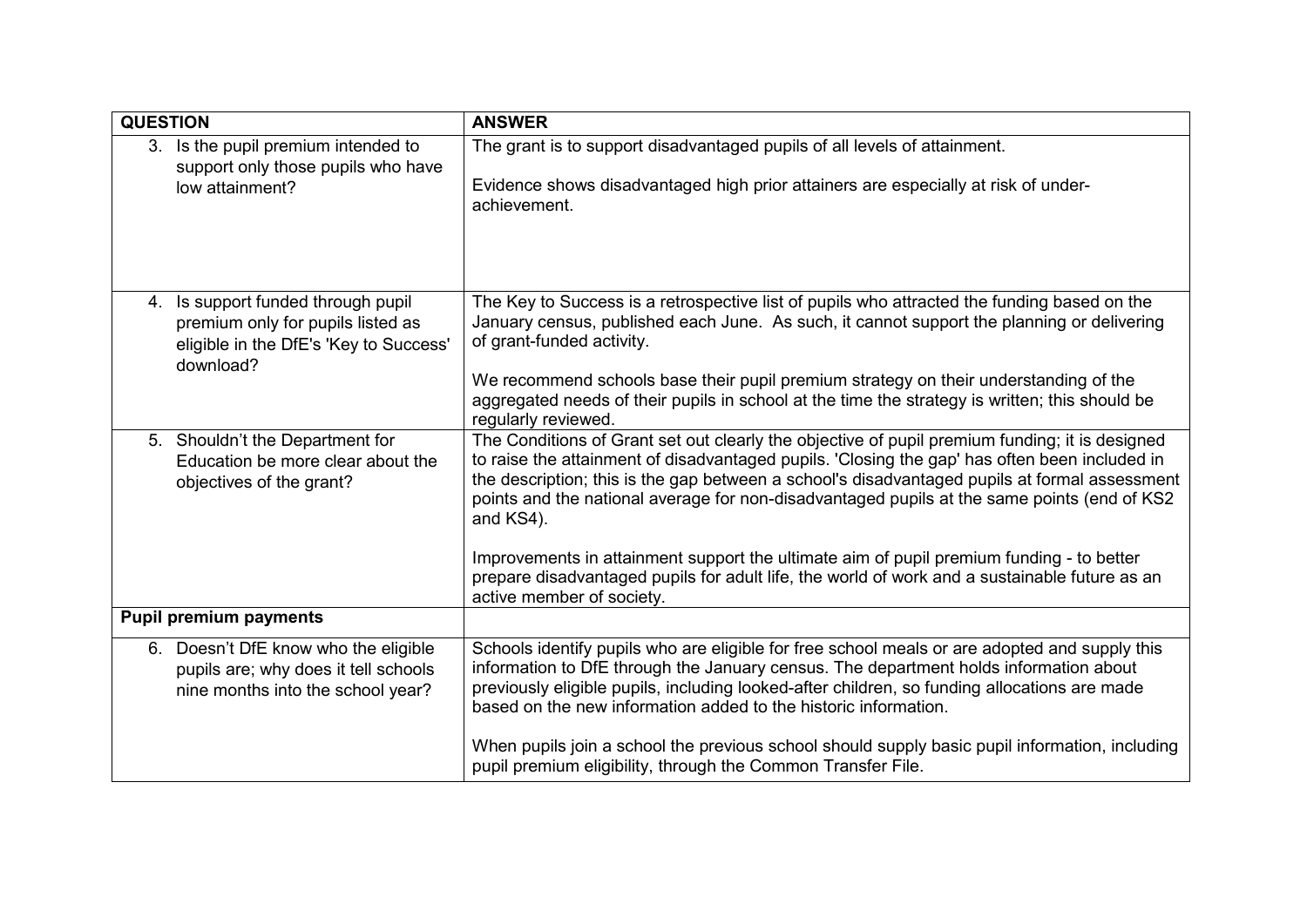| <b>QUESTION</b> |                                                                                                                                                    | <b>ANSWER</b>                                                                                                                                                                                                                                                                                                                                                                                                                                                             |
|-----------------|----------------------------------------------------------------------------------------------------------------------------------------------------|---------------------------------------------------------------------------------------------------------------------------------------------------------------------------------------------------------------------------------------------------------------------------------------------------------------------------------------------------------------------------------------------------------------------------------------------------------------------------|
|                 | 7. Shouldn't pupil premium follow<br>pupils if they change school mid-<br>year?                                                                    | As it isn't a personal budget, pupil premium does not follow a pupil from school to school if<br>they move mid-year. This means schools include support for mid-year arrivals in the plans for<br>their annual pupil premium budget, whenever a pupil joins the school.<br>The only exception is if a pupil is permanently excluded, when there is a budget adjustment to<br>the sending and receiving settings.                                                          |
|                 |                                                                                                                                                    | Alternative Provision settings are free to include a pupil premium element in their place<br>charging structure for all pupils not captured by the annual AP census.                                                                                                                                                                                                                                                                                                      |
|                 | 8. Where schools make a mistake and<br>a pupil is recorded as PP eligible in<br>error can the Department for<br>Education can correct the records? | Yes. While it is not possible to amend the census return itself, the department can update the<br>National Pupil Database to prevent overpayment of pupil premium funding allocations.                                                                                                                                                                                                                                                                                    |
|                 | Using the pupil premium effectively                                                                                                                |                                                                                                                                                                                                                                                                                                                                                                                                                                                                           |
|                 | 9. Why is there no clear guidance on<br>how to use the grant properly? It's all<br>left up to schools.                                             | There is an extensive and growing evidence base about what works best to improve the<br>outcomes of disadvantaged pupils. For example, the EFF 'Pupil Premium Guide', published at<br>the same time as this advice document, recommends a tiered approach to planning pupil<br>premium funding - cutting across teaching quality, targeted academic support and wider<br>strategies, including those related to attendance and behaviour. The Guide can be found<br>here. |
|                 | 10. Is the pupil premium intended only<br>for improving academic outcomes,<br>or can it be used for things like<br>cultural enrichment?            | There is good evidence that a good level of personal development can help with academic<br>attainment. Where a deficit in self-efficacy is identified as a barrier to learning (for example<br>self-organisation, motivation, confidence, concentration, aspiration, resilience) this can be<br>addressed through proven approaches funded through the pupil premium.                                                                                                     |
|                 |                                                                                                                                                    | Cultural capital is a widely accepted as an important part of a person's readiness for life as an<br>adult and building it is an integral part of the pupil premium's purpose. Ofsted will look at this<br>during inspection.                                                                                                                                                                                                                                             |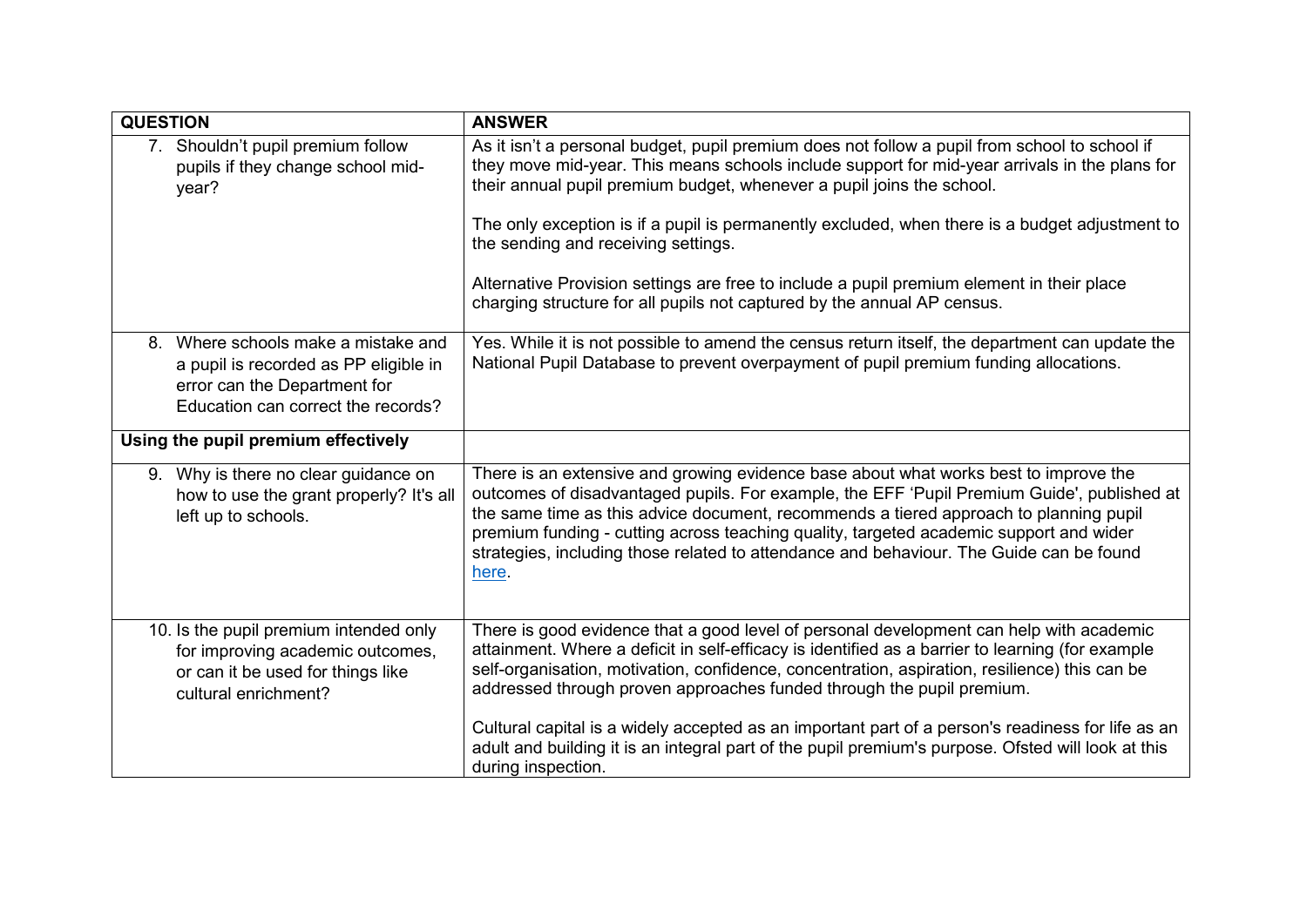| <b>QUESTION</b>                          | <b>ANSWER</b>                                                                                                                                                                                                                                                                                                                                                                                                                            |
|------------------------------------------|------------------------------------------------------------------------------------------------------------------------------------------------------------------------------------------------------------------------------------------------------------------------------------------------------------------------------------------------------------------------------------------------------------------------------------------|
| 11. Is it acceptable to use pupil        | Attracting and developing high quality staff may be a core activity but, as EEF's Guide shows,                                                                                                                                                                                                                                                                                                                                           |
| Premium to plug gaps in the funding      | it is the single most effective use of the pupil premium. So this is about using resources                                                                                                                                                                                                                                                                                                                                               |
| for core activities?                     | effectively.                                                                                                                                                                                                                                                                                                                                                                                                                             |
|                                          | Continuous Professional Development is important for the effectiveness and motivation of all<br>teaching and support staff.                                                                                                                                                                                                                                                                                                              |
| <b>Online reporting</b>                  |                                                                                                                                                                                                                                                                                                                                                                                                                                          |
| 12. Do schools have to use the template  | While all local authority-maintained schools and most academies are required to publish a                                                                                                                                                                                                                                                                                                                                                |
| provided by the Teaching Schools         | pupil premium statement on their school website there is no required format for this. Schools                                                                                                                                                                                                                                                                                                                                            |
| Council to plan their pupil premium      | can choose to use the <b>TSC-hosted template</b> or can create their own form that presents the                                                                                                                                                                                                                                                                                                                                          |
| strategy and publish it online?          | same information.                                                                                                                                                                                                                                                                                                                                                                                                                        |
| 13. Do schools need to account for their | Schools should be guided by their internal audit and accounting requirements. The                                                                                                                                                                                                                                                                                                                                                        |
| pupil premium expenditure in detail,     | department and Ofsted do not ask for itemised records of the grant's use. Schools are                                                                                                                                                                                                                                                                                                                                                    |
| and keep itemised records to prove       | required to publish online statements setting out the rationale for spending decisions and                                                                                                                                                                                                                                                                                                                                               |
| that all of the funding has been         | associated impact. However, this is intended to be a strategic document based on the                                                                                                                                                                                                                                                                                                                                                     |
| spent on disadvantaged pupils?           | available evidence, not an accounting tool.                                                                                                                                                                                                                                                                                                                                                                                              |
|                                          | The department and Ofsted do not require pupil premium data in any specific format, and do<br>not require information about spending on individual students. Neither Ofsted nor the<br>department requires schools to monitor or publish information related to within-class or within-<br>school attainment gaps. The template's detail and length should be proportionate to the size<br>of the grant relative to the school's budget. |
| 14. Is the online statement used by the  | The department does not use the statement for any allocation purpose. Ofsted uses the                                                                                                                                                                                                                                                                                                                                                    |
| department to help assess the            | information during visit preparation, however this is not the primary purpose of the statement                                                                                                                                                                                                                                                                                                                                           |
| effectiveness of a school's pupil        | and we would advise against writing the statement with Ofsted in mind.                                                                                                                                                                                                                                                                                                                                                                   |
| premium strategy? Does the               | The statement is a local accountability publication for parents/carers and governors and                                                                                                                                                                                                                                                                                                                                                 |
| statement affect future allocations?     | should be written for them.                                                                                                                                                                                                                                                                                                                                                                                                              |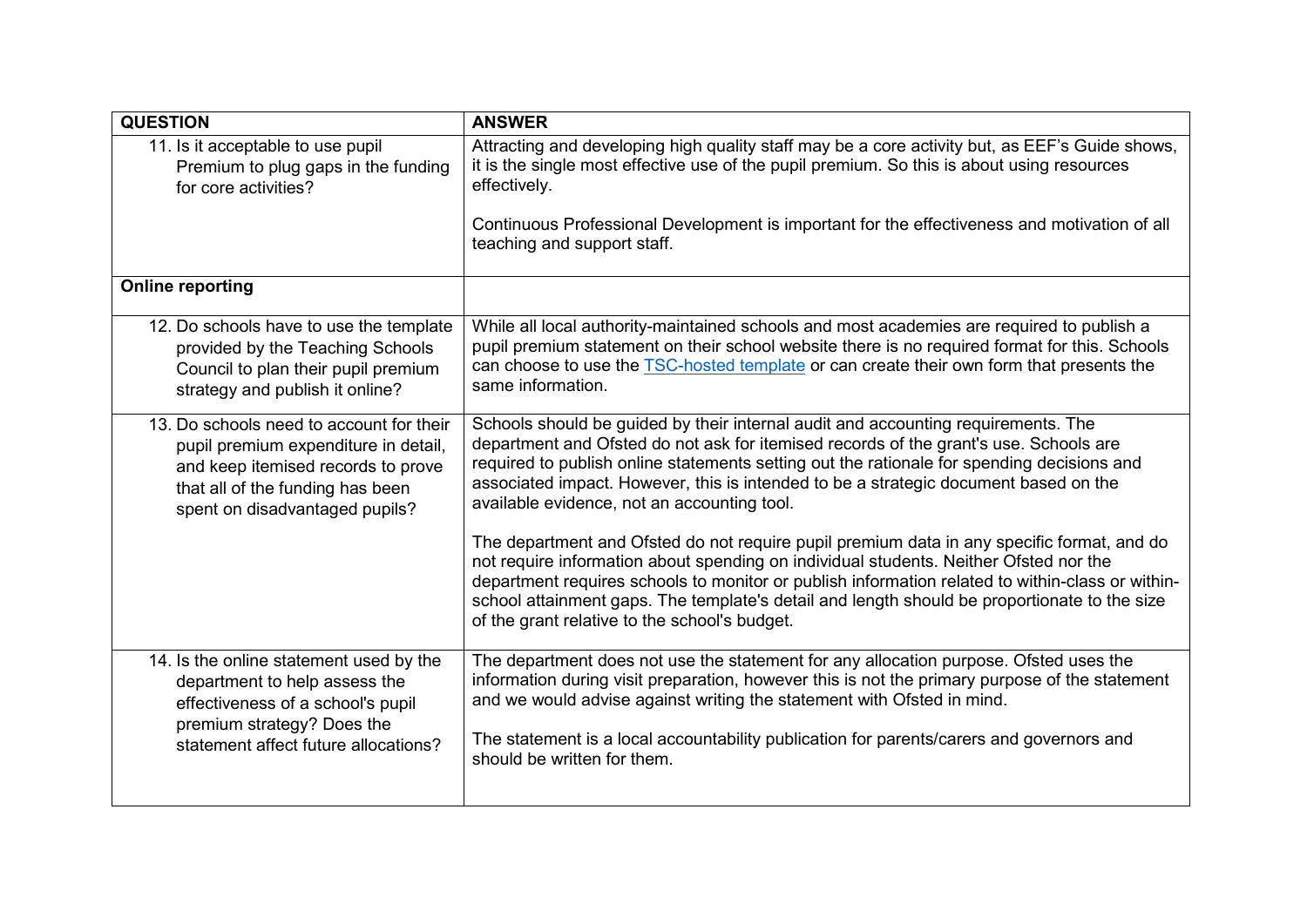| <b>QUESTION</b>                                                                                                                                                      | <b>ANSWER</b>                                                                                                                                                                                                                                                                                                                                                                                                                                                                                                                                                                                                       |
|----------------------------------------------------------------------------------------------------------------------------------------------------------------------|---------------------------------------------------------------------------------------------------------------------------------------------------------------------------------------------------------------------------------------------------------------------------------------------------------------------------------------------------------------------------------------------------------------------------------------------------------------------------------------------------------------------------------------------------------------------------------------------------------------------|
| 15. Why does the DfE require schools to<br>complete an online report every<br>year? Is it because DfE does not<br>trust school leaders to use the grant<br>properly? | The online statement is for parents and governors. The department has not assessed the<br>content of any online statements and trusts school leaders to use the grant wisely. This<br>autonomy has been a feature of the pupil premium since its inception.                                                                                                                                                                                                                                                                                                                                                         |
| 16. Why is there a requirement for<br>schools to publish a pupil premium<br>statement when there is no<br>requirement to account for the rest<br>of their funding?   | It is right for schools to be transparent about how they are supporting pupils, and right that<br>parents and governors have a point of reference.<br>All schools need to account for their public funding in detail, though the 'Consistent Financial<br>Reporting' and 'Academies' Accounting Returns' requirements.                                                                                                                                                                                                                                                                                              |
| 17. Given the inevitable in-year<br>changes, when is the right time to<br>complete the online statement?                                                             | To give schools greater certainty in planning their expenditure, recruitment, teaching practice<br>and staff development, we encourage schools to produce a three-year strategy for pupil<br>premium use, with light touch annual reviews. This will enable school leaders to take a longer<br>view of the support to be provided through the grant and align it with wider school<br>improvement strategy.<br>We recommend that the statement should be completed and reviewed at the beginning of the<br>academic year, although it should be a 'living document' that can evolve over the course of<br>the year. |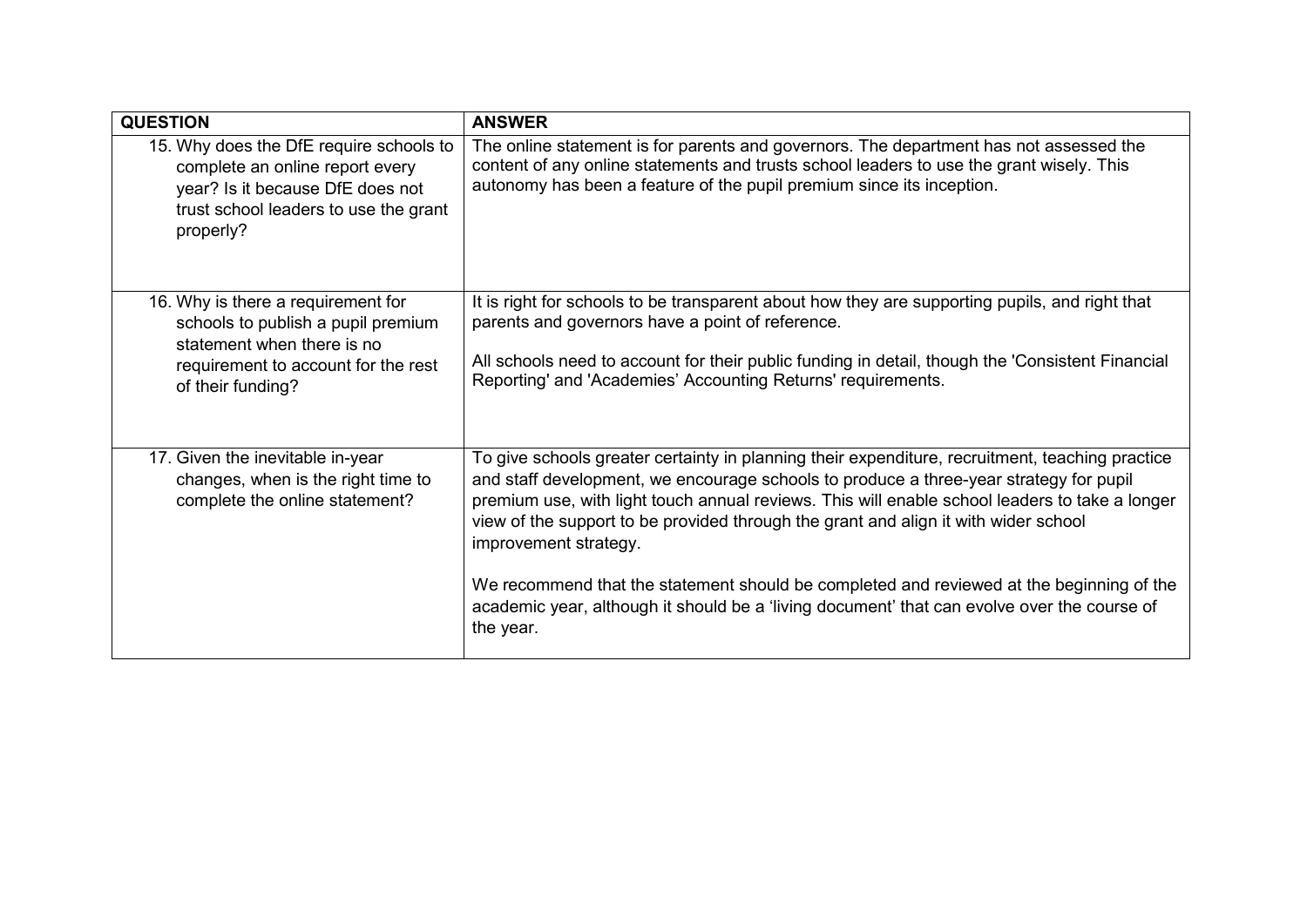| <b>QUESTION</b>                                                                                                                                                                                                             | <b>ANSWER</b>                                                                                                                                                                                                                                                                                                                                                                                                                                                  |
|-----------------------------------------------------------------------------------------------------------------------------------------------------------------------------------------------------------------------------|----------------------------------------------------------------------------------------------------------------------------------------------------------------------------------------------------------------------------------------------------------------------------------------------------------------------------------------------------------------------------------------------------------------------------------------------------------------|
| 18. Do the department and Ofsted<br>expect schools to ascribe impact to<br>specific PP-funded activity?                                                                                                                     | It is rare for teaching staff to be able to identify a single activity that has made a step-change<br>to the performance of a pupil or pupil group. It is more realistic to consider the cumulative<br>effects of several activities, some of which may be pupil premium funded, in the explanation<br>for improved months of progress or improved marks in assessment.<br>From September 2019 Ofsted will not discuss pupil progress in this level of detail. |
| 19. Given how hard it is to measure or<br>describe non-cognitive benefits<br>experienced by pupils, how should<br>schools report on them?                                                                                   | The department expects non-academic use of the grant to have a good rationale. Qualitative<br>description in place of quantitative measurement is necessary and valid when improvements<br>in a pupil's non-cognitive skills (character, resilience, self-efficacy) are part of a plan to<br>prepare for adult life and improve work readiness.                                                                                                                |
| 20. Isn't it the case that some schools<br>can't present an accurate picture in<br>an online statement as the general<br>public won't understand or will get a<br>bad impression about the challenges<br>facing the school? | We understand school leaders' sensitivity to disclosing the difficult and often complex choices<br>they have to make in discharging their responsibilities. Yet transparency is a vital element in<br>the relationship of a school with its community, and as parental support for each pupil's<br>learning becomes increasingly important the statement should seek to engage parents<br>honestly.                                                            |
| PP Reviews, PP Plus, Service Premium,<br>Governors, stigma                                                                                                                                                                  |                                                                                                                                                                                                                                                                                                                                                                                                                                                                |
| 21. What does a Pupil Premium review<br>offer a school beyond an Ofsted-<br>style visit to a school that has<br>decided to think about refreshing its<br>practice?                                                          | Pupil premium reviews should be collaborative ventures, where the visiting reviewer looks to<br>learn from the commissioning school at the same time as introducing fresh thinking to the<br>pupil premium strategy or practice.<br>Professionalism and openness should be the basis of the conversation, and the action plan<br>should be co-created by reviewer and school's Senior Leadership Team.                                                         |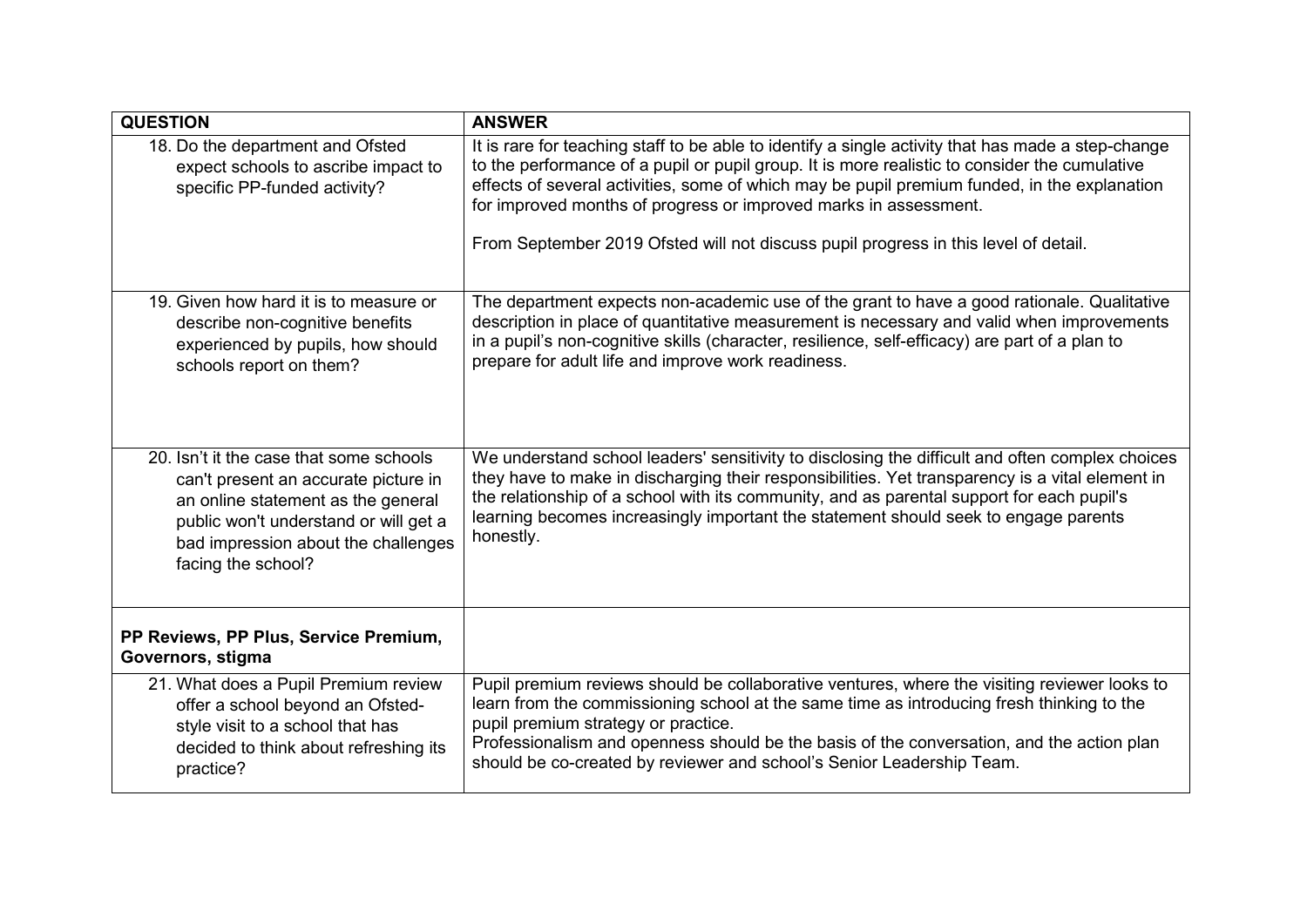| <b>QUESTION</b>                                                                                                                                    | <b>ANSWER</b>                                                                                                                                                                                                                                                                                                                                                                                                                                                                                                                         |
|----------------------------------------------------------------------------------------------------------------------------------------------------|---------------------------------------------------------------------------------------------------------------------------------------------------------------------------------------------------------------------------------------------------------------------------------------------------------------------------------------------------------------------------------------------------------------------------------------------------------------------------------------------------------------------------------------|
| 22. Can local authorities do what they<br>like with the 'pupil premium plus' it<br>receives for children in care?                                  | The Pupil Premium Plus allocated to local authorities should be passed on without delay to<br>the child's school after consultation between the Virtual School Head and the school<br>leadership, to support the pupil's Personal Education Plan. Full updated details were<br>published in 2018 for schools here and local authorities here.                                                                                                                                                                                         |
| 23. Should the views of adoptive<br>parents be considered when schools<br>decide how to use the pupil premium<br>plus attracted by adopted pupils? | While not a requirement, taking account of the views of adoptive parents is regarded as good<br>practice. Gathering as much information as possible about the child and their circumstances<br>can only improve the relevance and effectiveness of any additional support the school might<br>put in place.                                                                                                                                                                                                                           |
| 24. What are the requirements around<br>the Service Pupil Premium?                                                                                 | Children from Service families attract a separate grant – the Service Premium, currently £300<br>per eligible pupil.<br>This has no connection with disadvantage; it is paid from the same budget for convenience<br>but is intended to support the pastoral needs of children whose parents are or were in the<br>Armed Forces.<br>Schools' use of the Service Premium is not assessed by Ofsted nor the department.<br>Full details are available for the Service Pupil Premium.                                                    |
| 25. Does the stigma associated with<br>receiving state benefits still put<br>people off applying for free school<br>meals?                         | We know that most schools have reduced the issue of stigma by making use of cashless<br>systems and other methods to ensure that children who are eligible for free school meals are<br>not identified separately.<br>Schools have a legal responsibility under the Equalities Act to ensure their provision for pupil<br>premium pupils is invisible. Care must be taken to avoid any arrangements or physical mark<br>that can identify a pupil as disadvantaged, including at meal times, in the classroom and on<br>school trips. |